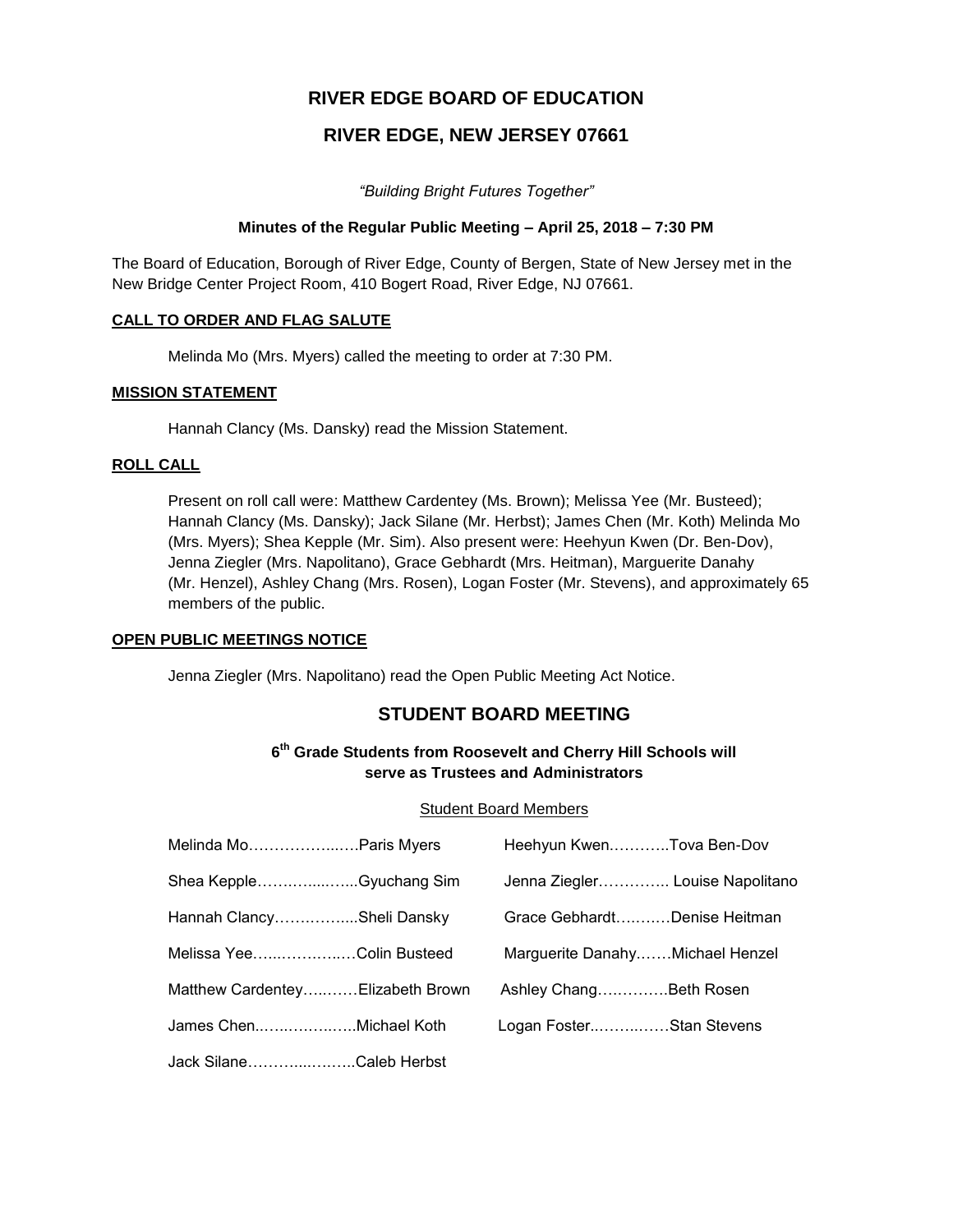#### **SPECIAL/DISCUSSION ITEMS**

Public Comment on Agenda Items – None

Students' Responsibility to Improve Safety in our Schools

Heehyun Kwen (Dr. Ben-Dov) spoke about Students' Responsibility to Improve Safety in our Schools. She stated that we are constantly hearing in the news about unfortunate situations when shootings take place in schools. We said we know our school administration is doing a lot to improve safety in River Edge Schools. The Board of Education, principals, and teachers are doing everything they can to make sure we are safe but students have responsibilities too. She than asked what is the responsibility students have to improve safety in our schools? Melinda Mo (Mrs. Myers), Marguerite Danahy (Mr. Henzel), Matthew Cardentey (Ms. Brown), Logan Foster (Mr. Stevens), Grace Gebhardt (Mrs. Heitman), Jack Silane (Mr. Herbst), Ashley Chang (Mrs. Rosen), and Heehyun Kwen (Dr. Ben-Dov) offered some ideas to the group discussion.

## **REPORTS**

#### **SUPERINTENDENT'S REPORT**

Heehyun Kwen (Dr. Ben-Dov) reported on the following: (See Addendum A)

#### **CHERRY HILL SCHOOL PRINCIPAL'S REPORT**

Grace Gebhardt (Mrs. Heitman) reported on the following: (See Addendum B)

#### **ROOSEVELT SCHOOL PRINCIPAL'S REPORT**

Marguerite Danahy (Mr. Henzel) reported on the following: (See Addendum C)

#### **NEW BRIDGE CENTER ASST. PRINCIPAL'S REPORT**

Ashley Chang (Mrs. Rosen) reported on the following: (See Addendum D)

#### **BOARD SECRETARY'S REPORT**

Jenna Ziegler (Mrs. Napolitano) reported on the following: (See Addendum E)

#### **BUILDING AND GROUNDS REPORT**

Logan Foster (Mr. Stevens) reported on the following: (See Addendum F)

#### **PRESIDENT'S REPORT**

Melinda Mo (Mrs. Myers) reported on the following: (See Addendum G)

#### **COMMITTEES' REPORTS**

No Committee Reports at this Meeting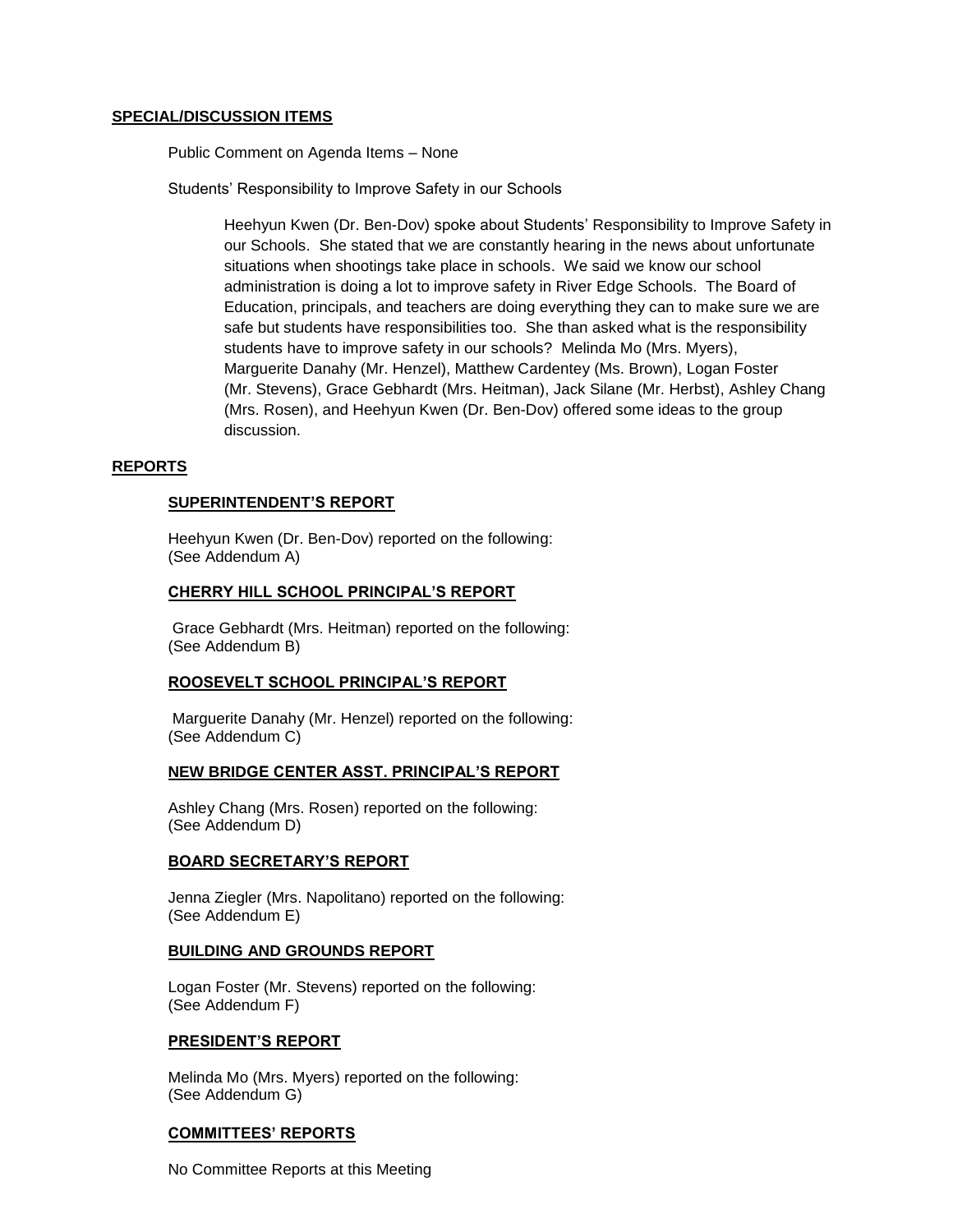# **MOTIONS TO BE ACTED UPON**

#### **A. ADMINISTRATION/POLICY**

1. That the Board of Education approve the Minutes of April 11, 2018.

Motion by Hannah Clancy (Ms. Dansky) Seconded by Matthew Cardentey (Ms. Brown)

Ayes: Matthew Cardentey (Ms. Brown), Melissa Yee (Mr. Busteed), Hannah Clancy (Ms. Dansky), Jack Silane (Mr. Herbst), James Chen (Mr. Koth), Shea Kepple (Mr. Sim), Melinda Mo (Mrs. Myers) Nays: None

2. That the Board of Education approve the Confidential Minutes of April 11, 2018.

Motion by Matthew Cardentey (Ms. Brown) Seconded by James Chen (Mr. Koth)

Ayes: Matthew Cardentey (Ms. Brown), Melissa Yee (Mr. Busteed), Hannah Clancy (Ms. Dansky), Jack Silane (Mr. Herbst), James Chen (Mr. Koth), Shea Kepple (Mr. Sim), Melinda Mo (Mrs. Myers) Nays: None

3. That the Board of Education approve the staff development and travel as per the schedules for April 2018 including relevant mileage reimbursement.

Motion by James Chen (Mr. Koth) Seconded by Jack Silane (Mr. Herbst)

Ayes: Matthew Cardentey (Ms. Brown), Melissa Yee (Mr. Busteed), Hannah Clancy (Ms. Dansky), Jack Silane (Mr. Herbst), James Chen (Mr. Koth), Shea Kepple (Mr. Sim), Melinda Mo (Mrs. Myers) Nays: None

4. That the Board of Education approve the following class trip:

| <b>School</b>              | Grade                               | <b>Destination</b>                  | Cost to<br><b>District</b> |
|----------------------------|-------------------------------------|-------------------------------------|----------------------------|
| Cherry Hill &<br>Roosevelt | Symphonic<br>Band<br><b>Members</b> | Mahwah High<br>School<br>Mahwah, NJ | \$105.00                   |

Motion by Jack Silane (Mr. Herbst) Seconded by Shea Kepple (Mr. Sim)

Ayes: Matthew Cardentey (Ms. Brown), Melissa Yee (Mr. Busteed), Hannah Clancy (Ms. Dansky), Jack Silane (Mr. Herbst), James Chen (Mr. Koth), Shea Kepple (Mr. Sim), Melinda Mo (Mrs. Myers) Nays: None

5. That the Board of Education approve the following class trip:

| <b>School</b>      | Grade                                      | <b>Destination</b>                          | Cost to<br><b>District</b> |
|--------------------|--------------------------------------------|---------------------------------------------|----------------------------|
| <b>Cherry Hill</b> | 5th&6th<br>Artistically<br><b>Talented</b> | American Folk<br>Art Museum<br>New York, NY | \$180.00                   |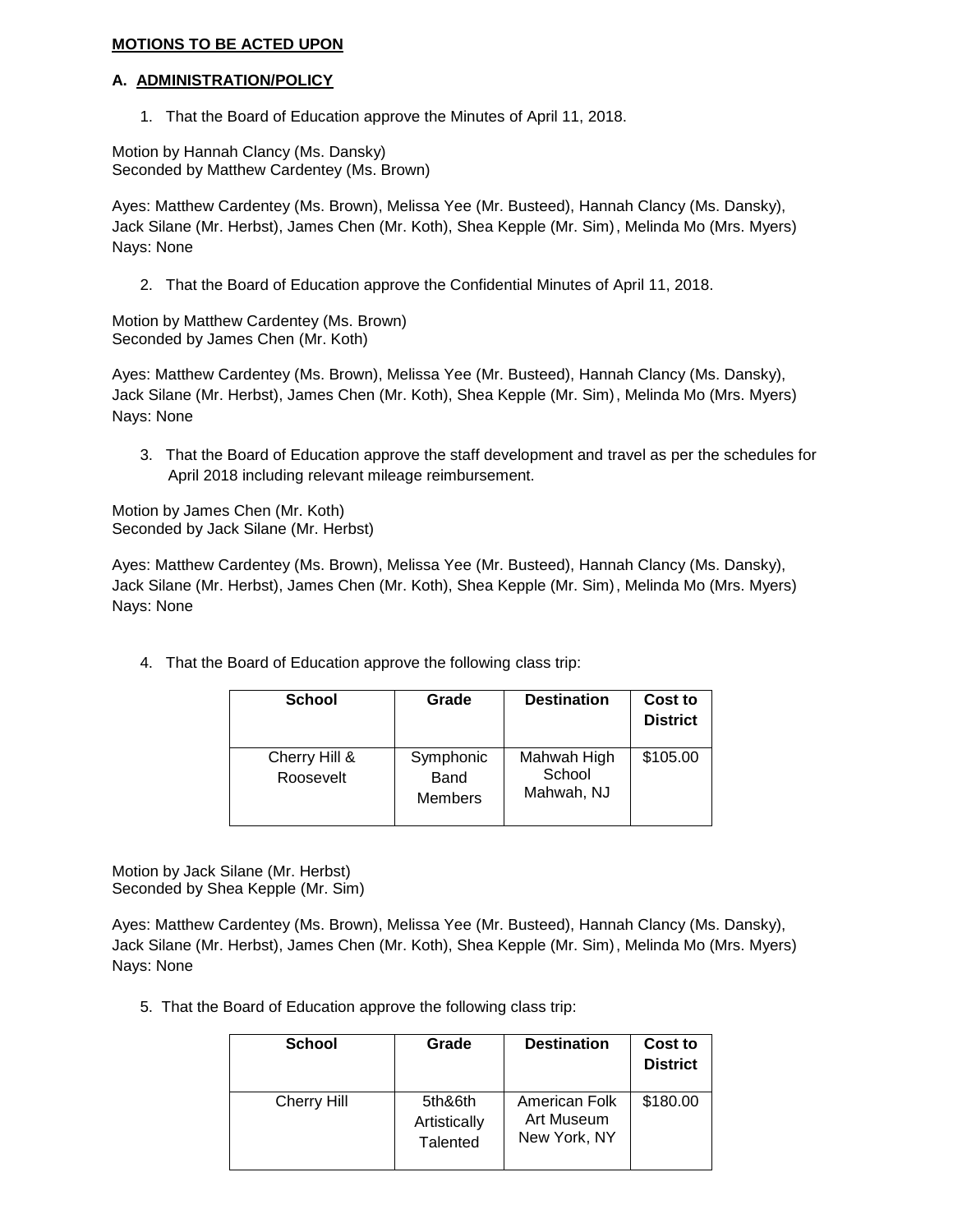Motion by Shea Kepple (Mr. Sim) Seconded by Melissa Yee (Mr. Busteed)

Ayes: Matthew Cardentey (Ms. Brown), Melissa Yee (Mr. Busteed), Hannah Clancy (Ms. Dansky), Jack Silane (Mr. Herbst), James Chen (Mr. Koth), Shea Kepple (Mr. Sim), Melinda Mo (Mrs. Myers) Nays: None

# **B. CURRICULUM/EDUCATION** -None

## **C. BUILDING & GROUNDS** - None

# **D. FINANCE/GRANTS/GIFTS**

1. That the Board of Education approve the bills & claims dated April 2018 totaling \$605,883.85 including checks #40908 through #40987 (Addendum).

Motion by Melissa Yee (Mr. Busteed) Seconded by Hannah Clancy (Ms. Dansky)

Ayes: Matthew Cardentey (Ms. Brown), Melissa Yee (Mr. Busteed), Hannah Clancy (Ms. Dansky), Jack Silane (Mr. Herbst), James Chen (Mr. Koth), Shea Kepple (Mr. Sim), Melinda Mo (Mrs. Myers) Nays: None

2. Payrolls dated March 15, 2018 and March 29, 2018, totaling \$1,144,930.33, issued therefore, a copy of such warrants list be attached as part of these minutes (Addendum).

Motion by Hannah Clancy (Ms. Dansky) Seconded by Matthew Cardentey (Ms. Brown)

Ayes: Matthew Cardentey (Ms. Brown), Melissa Yee (Mr. Busteed), Hannah Clancy (Ms. Dansky), Jack Silane (Mr. Herbst), James Chen (Mr. Koth), Shea Kepple (Mr. Sim), Melinda Mo (Mrs. Myers) Nays: None

3. That the Board of Education approve the Budget Transfers for the school year 2017-2018 as of February 28, 2018 (Addendum).

Motion by Matthew Cardentey (Ms. Brown) Seconded by James Chen (Mr. Koth)

Ayes: Matthew Cardentey (Ms. Brown), Melissa Yee (Mr. Busteed), Hannah Clancy (Ms. Dansky), Jack Silane (Mr. Herbst), James Chen (Mr. Koth), Shea Kepple (Mr. Sim), Melinda Mo (Mrs. Myers) Nays: None

4. That the River Edge Board of Education approve the Secretary's and Treasurer's Reports for the period ending February 28, 2018 (Addendum).

Further, we certify that as of February 28, 2018, after review of the secretary's monthly financial report (appropriations section) and upon consultation with the appropriate district officials, to the best of our knowledge no major account or fund has been overexpended in violation of N.J.A.C. 6A:23-2.11 and that sufficient funds are available to meet the districts financial obligation for the remainder of the fiscal year.

Motion by James Chen (Mr. Koth) Seconded by Jack Silane (Mr. Herbst)

Ayes: Matthew Cardentey (Ms. Brown), Melissa Yee (Mr. Busteed), Hannah Clancy (Ms. Dansky), Jack Silane (Mr. Herbst), James Chen (Mr. Koth), Shea Kepple (Mr. Sim), Melinda Mo (Mrs. Myers) Nays: None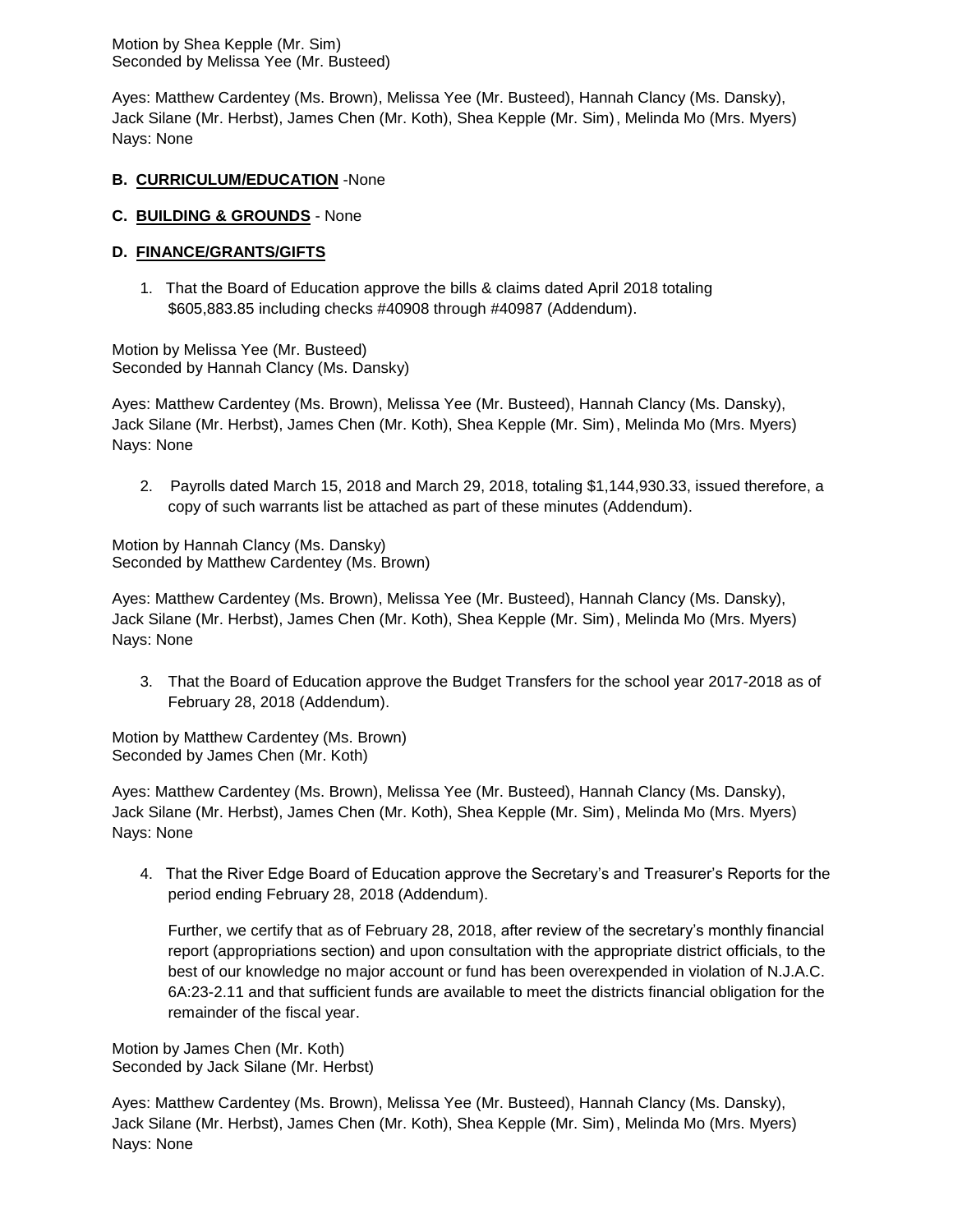# **E. PERSONNEL**

1. That the Board of Education, with the recommendation of the Superintendent approve Lisa Minasian, BA, Step 3 as Leave Replacement Teacher on or about April 26, 2018 through June 30, 2018.

Motion by Jack Silane (Mr. Herbst) Seconded by Shea Kepple (Mr. Sim)

Ayes: Matthew Cardentey (Ms. Brown), Melissa Yee (Mr. Busteed), Hannah Clancy (Ms. Dansky), Jack Silane (Mr. Herbst), James Chen (Mr. Koth), Shea Kepple (Mr. Sim), Melinda Mo (Mrs. Myers) Nays: None

2. That the Board of Education, with the recommendation of the Superintendent approve Jacqueline Perry, Part-time Aide, starting on or about April 26, 2018.

Motion by Shea Kepple (Mr. Sim) Seconded by Melissa Yee (Mr. Busteed)

Ayes: Matthew Cardentey (Ms. Brown), Melissa Yee (Mr. Busteed), Hannah Clancy (Ms. Dansky), Jack Silane (Mr. Herbst), James Chen (Mr. Koth), Shea Kepple (Mr. Sim), Melinda Mo (Mrs. Myers) Nays: None

3. That the Board of Education accept, with regret, the resignation of Lauren Guida, Teacher, effective April 16, 2018.

Motion by Melissa Yee (Mr. Busteed) Seconded by Hannah Clancy (Ms. Dansky)

Ayes: Matthew Cardentey (Ms. Brown), Melissa Yee (Mr. Busteed), Hannah Clancy (Ms. Dansky), Jack Silane (Mr. Herbst), James Chen (Mr. Koth), Shea Kepple (Mr. Sim), Melinda Mo (Mrs. Myers) Nays: None

4. That the Board of Education approve \$3,500 compensation for Chris Armen, as Director of the 2018 summer enrichment Program.

Motion by Hannah Clancy (Ms. Dansky), Seconded by Matthew Cardentey (Ms. Brown)

Ayes: Matthew Cardentey (Ms. Brown), Melissa Yee (Mr. Busteed), Hannah Clancy (Ms. Dansky), Jack Silane (Mr. Herbst), James Chen (Mr. Koth), Shea Kepple (Mr. Sim), Melinda Mo (Mrs. Myers) Nays: None

5. That the Board of Education approve June Karpowich, Clerical Assistant, at a stipend of \$1,250 for the Summer Enrichment 2018 Program.

Motion by Matthew Cardentey (Ms. Brown) Seconded by James Chen (Mr. Koth)

Ayes: Matthew Cardentey (Ms. Brown), Melissa Yee (Mr. Busteed), Hannah Clancy (Ms. Dansky), Jack Silane (Mr. Herbst), James Chen (Mr. Koth), Shea Kepple (Mr. Sim), Melinda Mo (Mrs. Myers) Nays: None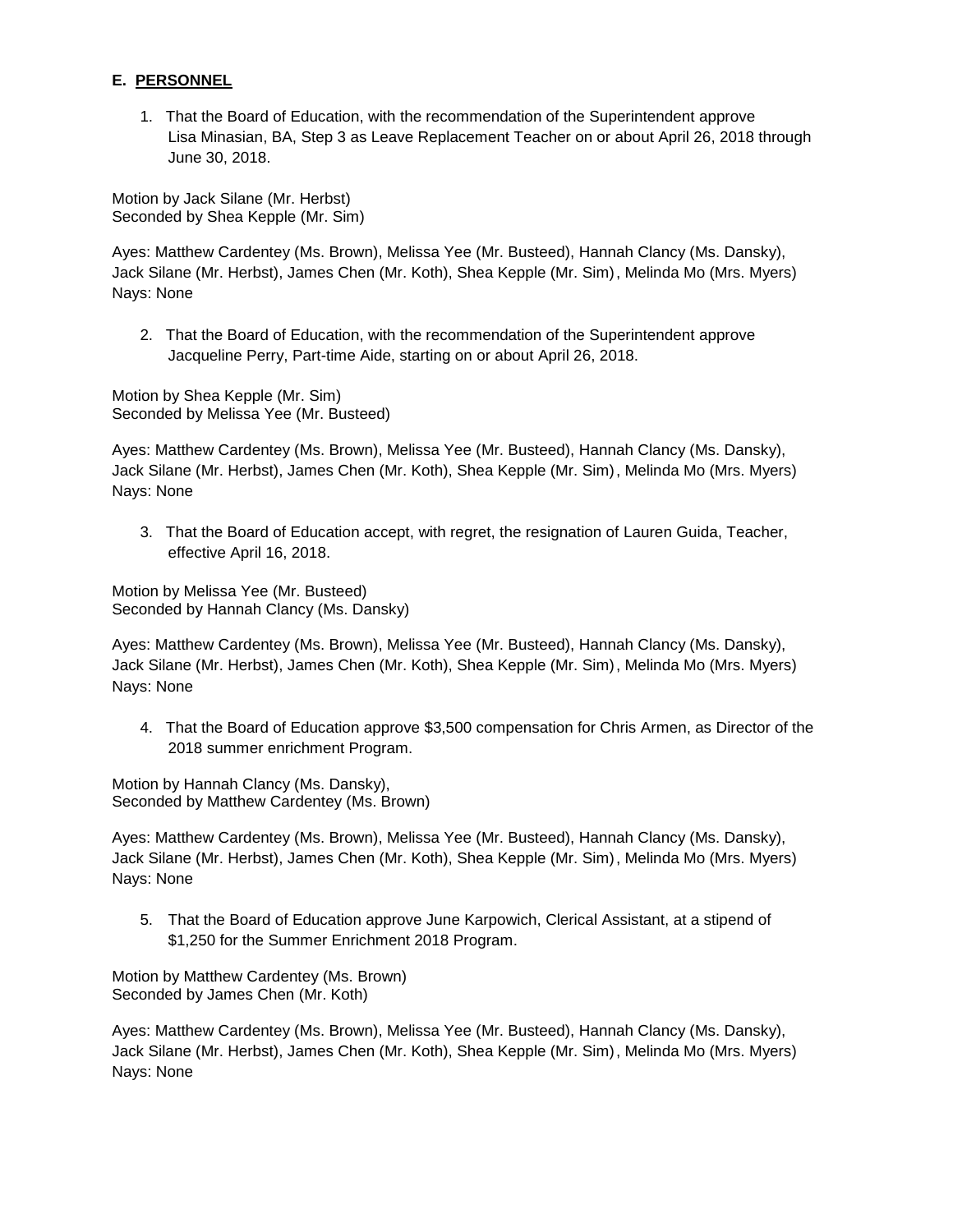6. That the Board of Education approve the Summer Enrichment Program teacher hourly rate to be \$33.00 for Summer 2018.

Motion by James Chen (Mr. Koth) Seconded by Jack Silane (Mr. Herbst)

Ayes: Matthew Cardentey (Ms. Brown), Melissa Yee (Mr. Busteed), Hannah Clancy (Ms. Dansky), Jack Silane (Mr. Herbst), James Chen (Mr. Koth), Shea Kepple (Mr. Sim), Melinda Mo (Mrs. Myers) Nays: None

7. That the Board of Education approve the 2018 Summer Enrichment Program with a tuition rate of \$75.00 per enrichment class.

Motion by Jack Silane (Mr. Herbst) Seconded by Shea Kepple (Mr. Sim)

Ayes: Matthew Cardentey (Ms. Brown), Melissa Yee (Mr. Busteed), Hannah Clancy (Ms. Dansky), Jack Silane (Mr. Herbst), James Chen (Mr. Koth), Shea Kepple (Mr. Sim), Melinda Mo (Mrs. Myers) Nays: None

8. That the Board of Education, with the recommendation of the Superintendent approve the following as Student Teachers (180 hours during the fall and 550 hours in the spring), to commence on September 10, 2018 through May 3, 2019.

> Nicole Chagachbanian Natalia Sampedro

Motion by Shea Kepple (Mr. Sim) Seconded by Melissa Yee (Mr. Busteed)

Ayes: Matthew Cardentey (Ms. Brown), Melissa Yee (Mr. Busteed), Hannah Clancy (Ms. Dansky), Jack Silane (Mr. Herbst), James Chen (Mr. Koth), Shea Kepple (Mr. Sim), Melinda Mo (Mrs. Myers) Nays: None

9. That the Board of Education, with the recommendation of the Superintendent approve the following as a Substitute Teachers for the 2018-2019 School Year.

> Nicole Chagachbanian Natalia Sampedro

Motion by Melissa Yee (Mr. Busteed) Seconded by Hannah Clancy (Ms. Dansky)

Ayes: Matthew Cardentey (Ms. Brown), Melissa Yee (Mr. Busteed), Hannah Clancy (Ms. Dansky), Jack Silane (Mr. Herbst), James Chen (Mr. Koth), Shea Kepple (Mr. Sim), Melinda Mo (Mrs. Myers) Nays: None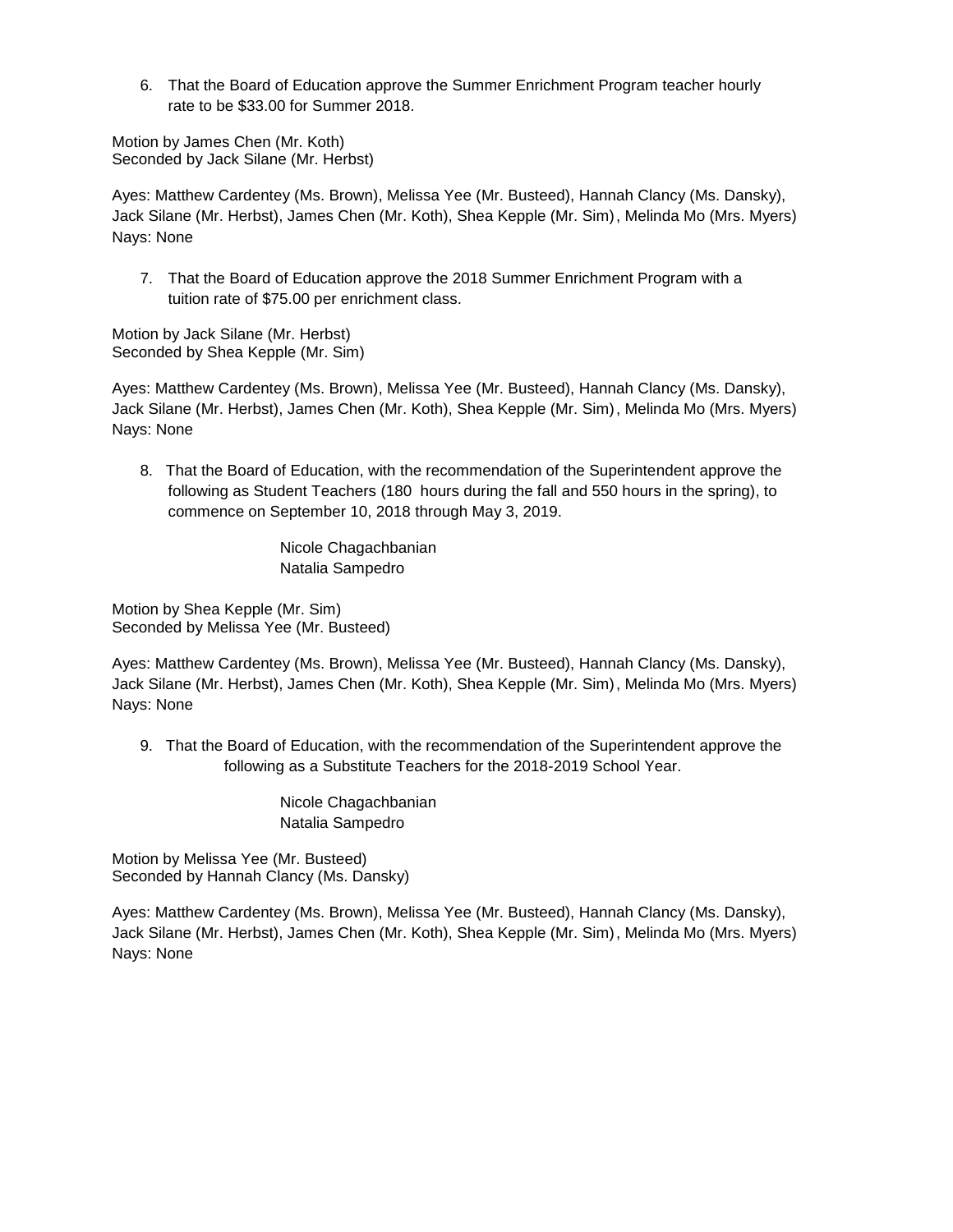10. That the Board of Education authorize the Business Administrator/Board Secretary to hire the following summer custodial helpers to commence on July 2, 2018 through August 10, 2018 for a maximum of 40 hours per week.

| Kevin Brady         | \$9.50/hr.  |
|---------------------|-------------|
| Faith D'Ulisse      | \$9.25/hr.  |
| Kevin Monahan       | \$10.00/hr. |
| <b>Matt Moroney</b> | \$9.50/hr.  |
| Dylan Shirk         | \$9.50/hr.  |

Motion by Hannah Clancy (Ms. Dansky) Seconded by Matthew Cardentey (Ms. Brown)

Ayes: Matthew Cardentey (Ms. Brown), Melissa Yee (Mr. Busteed), Hannah Clancy (Ms. Dansky), Jack Silane (Mr. Herbst), James Chen (Mr. Koth), Shea Kepple (Mr. Sim), Melinda Mo (Mrs. Myers) Nays: None

# **F. RIVER EDGE SPECIAL EDUCATION**

1. That the Board of Education approve Han Kim for evaluation purposes for the 2017-2018 school year, not to exceed \$500.00.

Motion by Matthew Cardentey (Ms. Brown) Seconded by James Chen (Mr. Koth)

Ayes: Matthew Cardentey (Ms. Brown), Melissa Yee (Mr. Busteed), Hannah Clancy (Ms. Dansky), Jack Silane (Mr. Herbst), James Chen (Mr. Koth), Shea Kepple (Mr. Sim), Melinda Mo (Mrs. Myers) Nays: None

# **G. REGION V ADMINISTRATION & TRANSPORTATION**

1. That the Board of Education approve the bills & claims dated April 2018 totaling \$1,034,752.88 including checks #69936 through #70164 (Addendum).

Motion by James Chen (Mr. Koth) Seconded by Jack Silane (Mr. Herbst)

Ayes: Matthew Cardentey (Ms. Brown), Melissa Yee (Mr. Busteed), Hannah Clancy (Ms. Dansky), Jack Silane (Mr. Herbst), James Chen (Mr. Koth), Shea Kepple (Mr. Sim), Melinda Mo (Mrs. Myers) Nays: None

# **OLD/NEW BUSINESS**

- Jack Silane (Mr. Herbst) asked if the black top at Roosevelt School can be re-paved.
- Melinda Mo (Mrs. Myers) and Marguerite Danahy (Mr. Henzel) spoke about our wonderful C.R.E.A.T.E program at River Edge and asked about the gender inequality within the program at Roosevelt School. Heehyun Kwen (Dr. Ben-Dov) shared a very different gender distribution for Roosevelt School and for Cherry Hill School but also promised to analyze deeply with Ms. Hafers over the summer.
- Jack Silane (Mr. Herbst) asked why cursive writing is not in our curriculum. Grace Gebhardt (Mrs. Heitman) answered his question.
- Marguerite Danahy (Mr. Henzel) wished Ms. Lauren Guida all the best.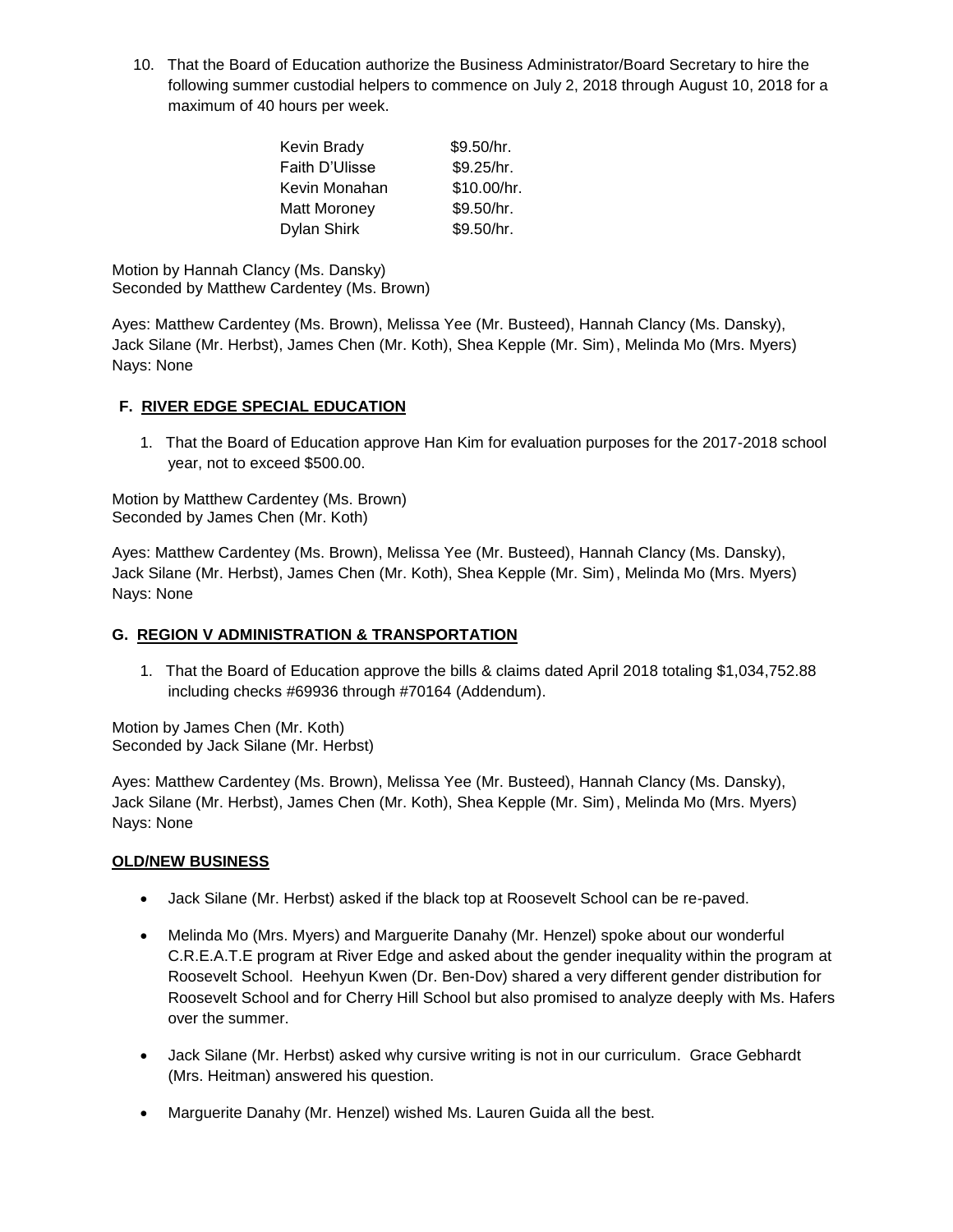# **PUBLIC DISCUSSION**

- Mark Drapkin (River Edge Parent) asked if we can incorporate the Gun Safe Program into our curriculum.
- Dr. Ben-Dov thanked the sixth graders for a fantastic job with this Board Meeting. She told them she was very proud of them. She explained the selection process of picking the students. She then reported the students met with their designated board member or school administrator to discuss their role, their responsibilities, and items on the agenda. She asked the students what was the most difficult part of what you did tonight. A few students answered her question.

Motion by Jack Silane (Mr. Herbst) Seconded by Shea Kepple (Mr. Sim) to recess the Regular Meeting for a reception at 8:40 PM.

Ayes: Matthew Cardentey (Ms. Brown), Melissa Yee (Mr. Busteed), Hannah Clancy (Ms. Dansky), Jack Silane (Mr. Herbst), James Chen (Mr. Koth), Shea Kepple (Mr. Sim), Melinda Mo (Mrs. Myers) Nays: None

# **RECONVENE**

Reconvene the regular public meeting at 8:57 PM and the policy regarding the voting on the budget was discussed.

The budget was discussed including the various scenarios and fulfilling our district goals. The board agreed to use the full health waiver but not use the banked cap and the budget will be presented and decided at the public hearing on May  $2^{nd}$ .

Bruce Julien, River Edge Parent, was happy to hear that the board is struggling with these hard budget decisions. He said that we need to use the full health care waiver and provide collaborative teaching for our Special Education students.

Sharon Valcarcel, River Edge Parent, asked for an explanation of the scenarios with health care waiver and banked cap. She said if we don't do it this year we will end up with higher special education numbers next year.

Ken Neben, River Edge Parent, spoke about his experience and his child's experience and the need for additional support.

Paul Lee, River Edge Parent, stated he recently moved to River Edge for the school district even though the taxes are high. He said that families will leave town after children leave home if taxes keep being raised.

Mr. Koth said value is added to your home because of the good school system.

Ms. Dansky said we all care about your children and have sincere respect for each other and all of you.